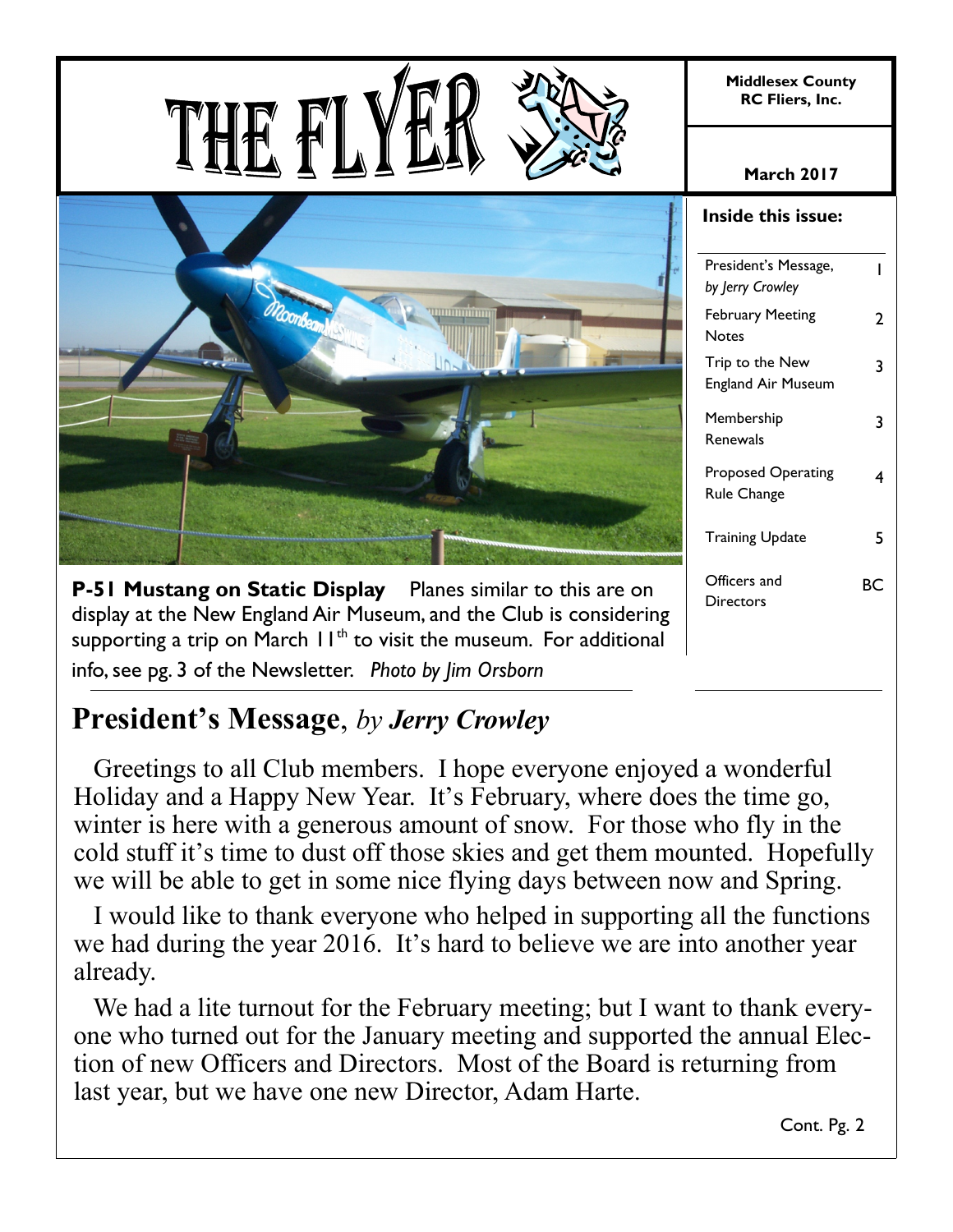# **President's Message (Cont.) February Meeting Notes**

 Jeff provided a Treasurer's Report and an update on the Annual Auction. The Club owes another big Thank You to Jeff for his dedication as our auctioneer for this annual event. Thanks go out to everyone else who supported the event as well. From Jeff's report the Auction was another success. The new location seems to have worked out well.

 During last month's meeting, I presented a couple of proposed Operating Rules that will need to be voted on for final approval. The vote on these new rules was postponed until next month, so I hope that everyone will review them and come to the March Meeting so we can have a final vote.

 Dan Costa has been talking about a trip to the New England Air Museum for several months. He presented a cost estimate for a bus trip, but did not have a final attendance list. So you will probably see an e-mail asking members to show their interest in supporting the trip. Please respond to either Dan or Paul Sullivan so that we can finalize the plans.

 I hope to see everyone at the March meeting. We look forward to hearing from members as we begin to set the Calendar of Events for the coming year.

*Jerry Crowley*, President MCRCF

 Ken Pappas came to the meeting and gave a status update on the River Bend RC Flyers before we started the meeting. Ken said that the club is down to fewer than 8 members, but they still have access to the field in Tyngsboro. He explained that despite several contentious meetings with town officials, the group still has full access to the field and they are encouraging others to join them at the field.

 President Jerry Crowley called the meeting to order a little after 7:30 PM. Attendance at this month's meeting was 11 members including the Board. There were no new members.

 Jeff indicated that the Treasury had a starting balance of about \$9,500 on Dec. 1st. In December, there were no expenses. With monthly raffle and dues income, the Treasury ended the month with about \$10, 900.

 Jeff also provided details regarding the Annual Club Auction. He suggested that the final Net Income will be about \$780 after expenses. Some of the topics discussed included:

Good weather and a nice location helped make the event a success. We sold 145 entry tickets, the 50/50 raffle netted \$103, food netted \$119. Jeff said there were 108 auction items, but the average sale price was down about \$20 over previous events. The event went over the 4 hour contract limit, so we paid the Elks an extra \$100 for the hall rental.

 Jerry mentioned that the Holiday party went well. Attendance was good (down only 2 or 3 individuals). Prizes included a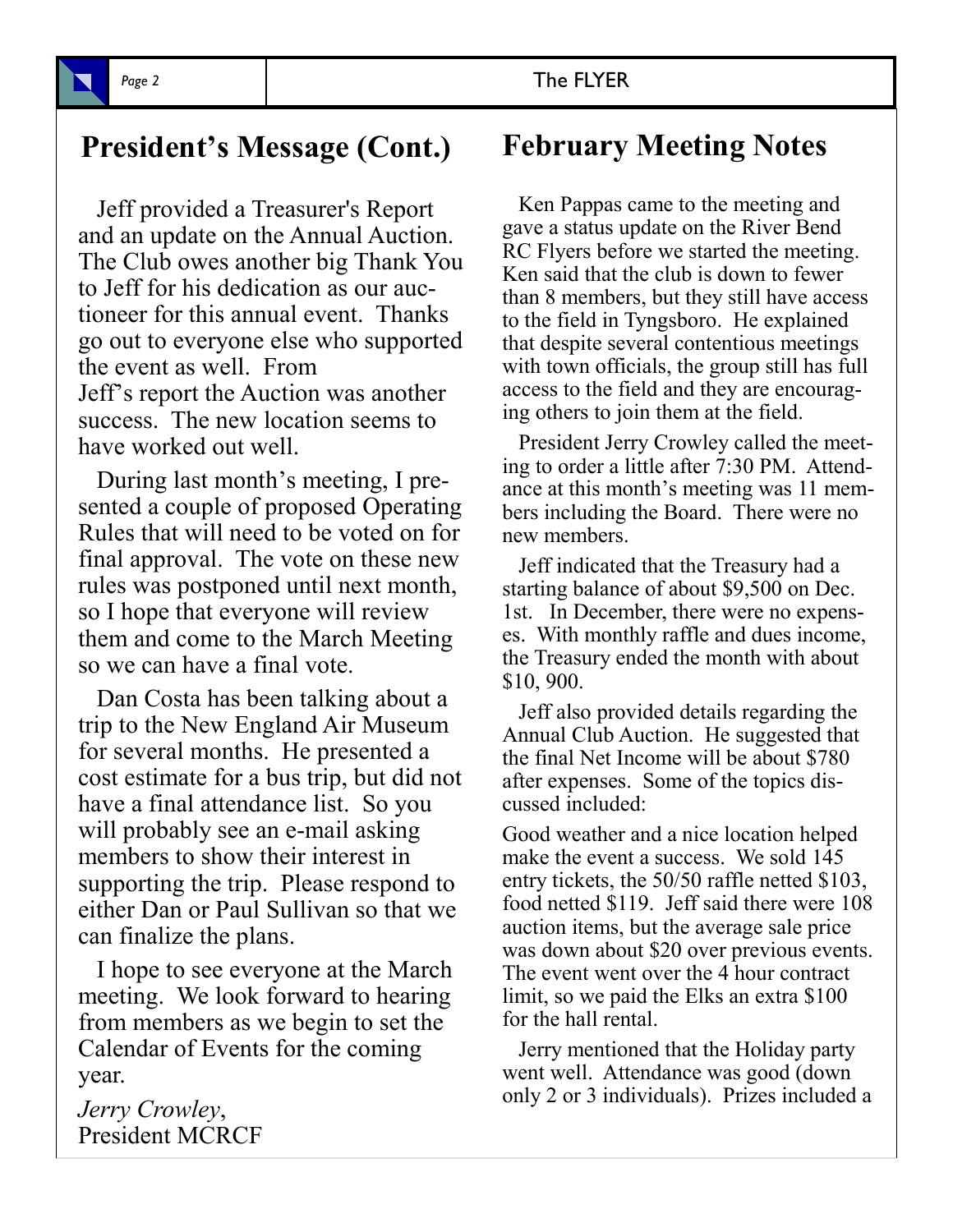U-Can-Do Airplane, DLE 20cc Engine, and a HiTec battery charger.

 Jerry Crowley started a discussion about two new Operating Rules that have been proposed by the MCRCF Flight Committee. After a lengthy discussion, there was a motion to postpone a vote on the rules until next month. See the article on page 4 for additional information.

 Dan Costa reported that he has an estimate for a bus trip to the Air Museum down in CT. The fee would be slightly over \$1,000 for up to 28 people. Dan still does not have an accurate attendance count, so a final approval for the trip was postponed. See the article on page 3.

January Election Results

| President:    | Jerry Crowley          |
|---------------|------------------------|
| V. President: | Paul Sullivan          |
| Treasurer:    | Jeff Ward              |
| Secretary:    | Ray Capobianco         |
| Directors:    | Dan Costa, Dan Fisher, |
|               | and Adam Harte         |

### **Membership Renewals**

 The weather has not exactly cooperated, but there have been a few members trying to demonstrate that they are All-Year fliers. In any case, our 2016 flight privileges have expired.

 Please remember that any member who waits until after March 1st to renew their membership will need to include the extra \$25 Initiation Fee.

#### **Trip to the New England Air Museum (NEAM)**

 Plans are coming together for a trip to visit the New England Air Museum (NEAM) located in Windsor Locks, CT. This has been a dream that Dan Costa has discussed at several recent meetings. With so many exhibits to see, Dan has been hoping the pull together a small group of MCRCF Members who would like to share a bus ride.

 At the February Club meeting, Dan told us that he has contacted a bus company that is willing to transport a group, wait several hours while we visit the museum and then bring everyone home. The transportation will cost about \$1,000. So Jeff has requested that we have a confirmed signup list before we discuss how much the Club may be willing to support.

Proposed Trip Details:

Day Trip to visit the New England Air Museum (NEAM) in Windsor Locks, CT Website: http://www/neam.org

Date: Saturday, March 11, 2017 Transportation Cost: Est. \$40 per person Museum Entry Fee and Food is extra.

POC: Dan Costa (978) 987-2124 and/or Paul Sullivan, psullivan2313@yahoo.com

 If interested, please contact Dan and/or Paul ASAP for additional details. The need to hear from you by February 25th. The current plan is submit an attendance list and a budget for approval at the Monthly Club Meeting on March 8th.

 The group would really like to make the trip, so if the attendance list is too small to support a bus, then it may be necessary to look at alternate ride share options. In any case, please contact us if you have any interest in a trip to visit this museum.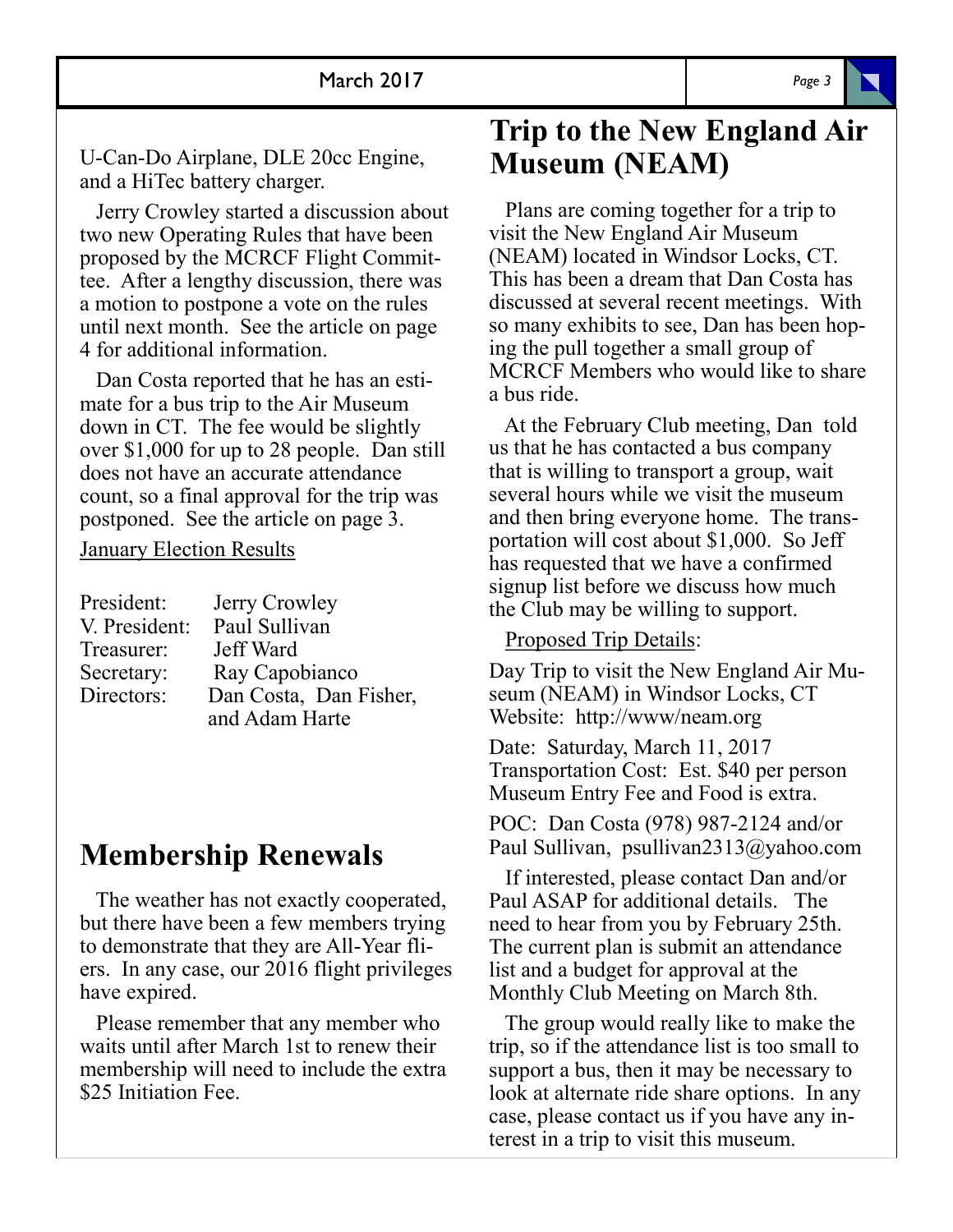## **Proposed Operating Rule Change**

 An incident at the club field last year has resulted in the Flight Committee coming forward with a proposed rule change that needs to be considered by the full membership. Basically the Club has been operating for several years under the assumption that we had a 400' ceiling that was imposed by the AMA's Safety Guidelines.

 Last year, Ray observed a member flying his glider at a high altitude and he told the member that it was not allowed. This was a rather new member, so he asked to see where the rule was documented. He thought that he was operating in compliance with AMA guidelines which say that members are not limited to a 400' ceiling.

 The MCRCF Flight Committee met to review our rules as well as several recent changes to both AMA and FAA guidance. The committee found that we do not have a ceiling limit in our rules. The FAA has apparently tried to limit models to a 400' ceiling, but the AMA successfully pushed back on the FAA's strict limit. The FAA has sent a letter to the AMA that recognizes the AMA as a "Community Based Organization" that is authorized to set rules for safe operations by its members.

 So the current guidance from the AMA is that the 400' rule primarily applies to operations within 3 miles of an airport. The AMA rules go on to address other areas such as spotters and also flight speeds for small UAVs. The end result is that the AMA no longer limits flights to 400', but they do offer several other conditions.

 During the Flight Committee meeting, Jeff noted that our field is approximately 5 miles from Hanscom Field, and he noted that flights will typically cross our airspace at altitudes as low at 2,000'. Other members have also noted numerous helicopters that overfly our field at even lower altitudes.

 At last month's club meeting, Jerry proposed a two new Flight Operating rules that the Flight Committee is recommending to the membership for approval. These rules are as follows:

**A designated SPOTTER is required when pilots are flying above 400 ft. (for a sustained period of time).**

**All flight operations shall be limited to a maximum of 1,500 ft. above ground.**

 During the meeting, there was significant discussion about the need and merits of the proposed rules. Jeff pointed out that the Club had been operating for several years under the assumption that we had a 400' ceiling limit. He felt that the proposed change was increasing that limit while offering prudent guidance that would help avoid interference with full scale aircraft.

 John Parisi mentioned that several area clubs currently call for ALL pilots to use a Spotter. Having a spotter solves the concern about recommending that pilots should not fly alone.

 Christian Dantz suggested that the ceiling limit was not mentioned in the AMA guidance, so he felt the fixed limit was not needed. He also felt it would potentially limit membership.

 Jim Orsborn mentioned that the new rules appear to be the result of a single flight incident and not a series of incidents. Furthermore, there were no complaints or actual safety issues related to the incident that was observed.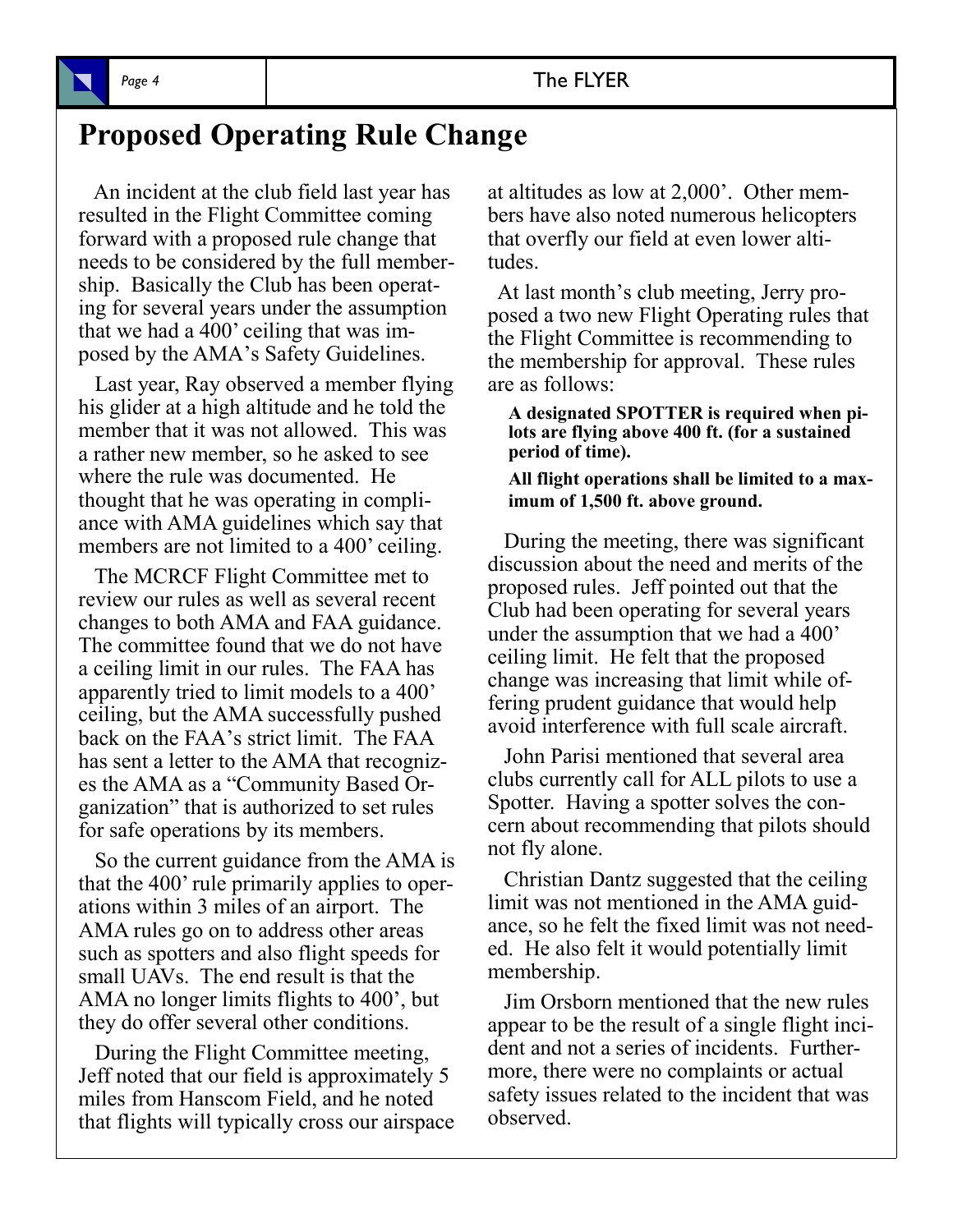After a somewhat lengthy discussion, there was a motion to postpone a vote on the rules until next month. It was also suggested that we attempt to explain the proposal to members in advance of the meeting, so that they would be better informed before the vote.

 One of the primary objectives of the Flight Committee is to review and propose any changes to the Club's Safety Rules and Operating Procedures. The current set have been reviewed and were voted and approved by the membership in 2009. Members receive a copy of these rules each year along with their new Frequency Pin. These rules address topics like flying alone, not flying over the soccer fields, using the frequency pole, etc. Club Membership actually requires signing an agreement to accept and follow these rules.

 Veteran Club members are aware that several rules have been almost a constant topic of discussion. The rules have obviously been put forward in an effort to provide general guidance that will help us maintain a safe hobby. In the end, we have to recognize that Safety is an Individual responsibility. Please exercise good judgement when you are at the field.

#### **Training Update**

 Our Club is one of the few that still offers a full Flight Training program that is free to members. Our objective is to help new pilots learn all of the skills needed to safely fly an RC model. Our emphasis is on fixed wing airplanes, and we recommend that students learn to fly a .40 size, glow engine plane. We will assist the student by helping them set up the plane, make the first maiden flight, and then train the student using a Buddy Box transmitter.

 At the end of the Flight Training, a student will be able to takeoff, fly around the field and then land without incident. This is much like receiving a learner's permit for a car.

 Once you have solo'd, a member is then free to adventure out into the big world of RC choices. However, we do encourage students to spend additional time with their Trainer style plane.

 Electric power has come a long ways in even the past two years. More ARF kits offer the option of either electric or glow power. Once a student has solo'd, this may very well be the direction that they choose to go forward.

 Some of the small electric models like the Apprentice come with electronic flight assistants that are attractive. But we need to emphasize that they may actually be a hindrance to students actually learning how to fly. Members will likely see these models at the field again this year, but the emphasis will be on using them as an introduction to the hobby.

 Again, our training program is free and the instructors are not paid for the service. For more information, contact an Officer or the Club Secretary.